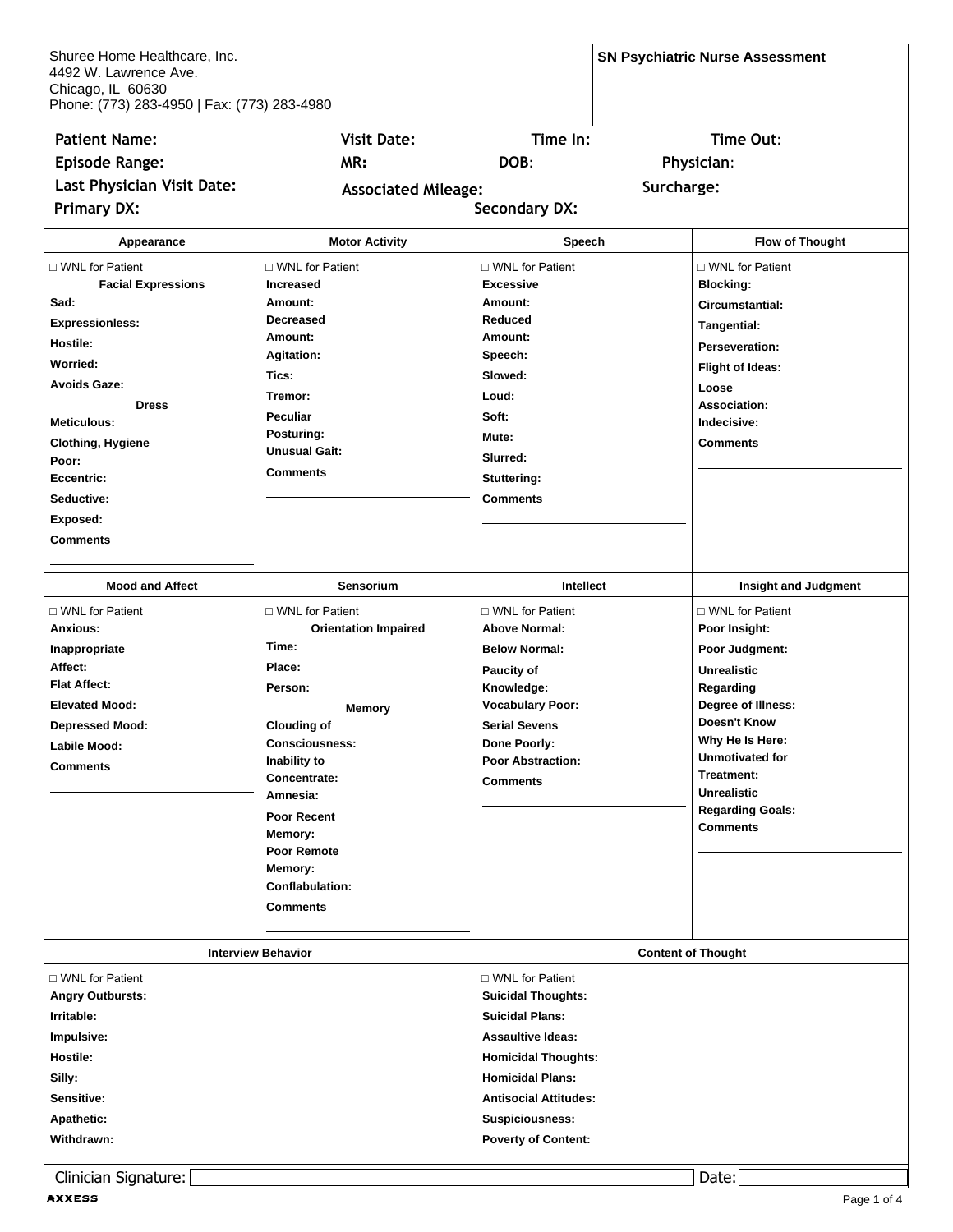| Shuree Home Healthcare, Inc.<br>4492 W. Lawrence Ave.<br>Chicago, IL 60630<br>Phone: (773) 283-4950   Fax: (773) 283-4980                      |                            |                                                                                                                                                                    | <b>SN Psychiatric Nurse Assessment</b>                                                     |  |
|------------------------------------------------------------------------------------------------------------------------------------------------|----------------------------|--------------------------------------------------------------------------------------------------------------------------------------------------------------------|--------------------------------------------------------------------------------------------|--|
| <b>Patient Name:</b>                                                                                                                           | <b>Visit Date:</b>         | Time In:                                                                                                                                                           | Time Out:                                                                                  |  |
| <b>Episode Range:</b>                                                                                                                          | MR:                        | DOB:                                                                                                                                                               | Physician:                                                                                 |  |
| Last Physician Visit Date:                                                                                                                     |                            |                                                                                                                                                                    |                                                                                            |  |
|                                                                                                                                                | <b>Associated Mileage:</b> |                                                                                                                                                                    | Surcharge:                                                                                 |  |
| <b>Primary DX:</b>                                                                                                                             |                            | <b>Secondary DX:</b>                                                                                                                                               |                                                                                            |  |
| <b>Interview Behavior</b>                                                                                                                      |                            |                                                                                                                                                                    | <b>Content of Thought</b>                                                                  |  |
| Evasive:                                                                                                                                       |                            | Phobias:                                                                                                                                                           |                                                                                            |  |
| Passive:                                                                                                                                       |                            | <b>Obsessions:</b>                                                                                                                                                 |                                                                                            |  |
| Aggressive:                                                                                                                                    |                            | <b>Compulsions:</b>                                                                                                                                                |                                                                                            |  |
| Naive:                                                                                                                                         |                            | <b>Feelings of Unreality:</b>                                                                                                                                      |                                                                                            |  |
| <b>Overly Dramatic:</b>                                                                                                                        |                            | <b>Feels Persecuted:</b>                                                                                                                                           |                                                                                            |  |
| Manipulative:                                                                                                                                  |                            | <b>Thoughts of Running Away:</b>                                                                                                                                   |                                                                                            |  |
| Dependent:                                                                                                                                     |                            | <b>Somatic Complaints:</b>                                                                                                                                         |                                                                                            |  |
| Uncooperative:                                                                                                                                 |                            | <b>Ideas of Guilt:</b>                                                                                                                                             |                                                                                            |  |
| Demanding:                                                                                                                                     |                            | <b>Ideas of Hopelessness:</b>                                                                                                                                      |                                                                                            |  |
| Negativistic:                                                                                                                                  |                            | <b>Ideas of Worthlessness:</b>                                                                                                                                     |                                                                                            |  |
| Callous:                                                                                                                                       |                            | <b>Excessive Religiosity:</b>                                                                                                                                      |                                                                                            |  |
| <b>Mood Swings:</b>                                                                                                                            |                            | <b>Sexual Preoccupation:</b>                                                                                                                                       |                                                                                            |  |
| Comments                                                                                                                                       |                            | <b>Blames Others:</b>                                                                                                                                              |                                                                                            |  |
|                                                                                                                                                |                            |                                                                                                                                                                    | <b>Illusions</b>                                                                           |  |
|                                                                                                                                                |                            | Present:                                                                                                                                                           |                                                                                            |  |
|                                                                                                                                                |                            |                                                                                                                                                                    | <b>Hallucinations</b>                                                                      |  |
|                                                                                                                                                |                            | Auditory:                                                                                                                                                          |                                                                                            |  |
|                                                                                                                                                |                            | Visual:                                                                                                                                                            |                                                                                            |  |
|                                                                                                                                                |                            | Other:                                                                                                                                                             |                                                                                            |  |
|                                                                                                                                                |                            | Of Persection:                                                                                                                                                     | <b>Delusions</b>                                                                           |  |
|                                                                                                                                                |                            | Of Grandeur:                                                                                                                                                       |                                                                                            |  |
|                                                                                                                                                |                            | Of Reference:                                                                                                                                                      |                                                                                            |  |
|                                                                                                                                                |                            | Of Influcence:                                                                                                                                                     |                                                                                            |  |
|                                                                                                                                                |                            | Somatic:                                                                                                                                                           |                                                                                            |  |
|                                                                                                                                                |                            | Are Systematized:                                                                                                                                                  |                                                                                            |  |
|                                                                                                                                                |                            | Other:                                                                                                                                                             |                                                                                            |  |
|                                                                                                                                                |                            | <b>Comments</b>                                                                                                                                                    |                                                                                            |  |
|                                                                                                                                                |                            |                                                                                                                                                                    |                                                                                            |  |
|                                                                                                                                                |                            | <b>Interventions</b>                                                                                                                                               |                                                                                            |  |
| $\Box$ Suicidal and safety precautions                                                                                                         |                            |                                                                                                                                                                    | $\Box$ Relaxation, imagery and deep breathing exercises                                    |  |
| $\Box$ Problem solving, positive coping, decision making and stress management                                                                 |                            |                                                                                                                                                                    | $\Box$ Recognition of s/sx complications of crisis and when to call MD                     |  |
| technique                                                                                                                                      |                            |                                                                                                                                                                    |                                                                                            |  |
| $\Box$ Reality/congruent thinking techniques                                                                                                   |                            | $\Box$ Anger management                                                                                                                                            |                                                                                            |  |
| $\Box$ Emergency and crisis intervention                                                                                                       |                            | □ Recognition of thoughts and verbally express painful ones                                                                                                        |                                                                                            |  |
| $\Box$ Recognition of cardiovascular and neurological side effects of medication<br>$\Box$ Positive feedback to reality and realistic feelings |                            | $\Box$ Ability to focus thoughts on feelings and verbally express painful ones<br>$\Box$ Importance of supportive thearpy, reality testing, and positive feedback, |                                                                                            |  |
|                                                                                                                                                |                            | validation and confrontation                                                                                                                                       |                                                                                            |  |
| □ Relaxation and stress management techniques                                                                                                  |                            |                                                                                                                                                                    | $\Box$ Relationship between feelings and behavior, impulse control behaviors               |  |
| $\Box$ Entry back into community and importance of interacting with others in the                                                              |                            |                                                                                                                                                                    | $\Box$ Grieving process and bereavement counseling                                         |  |
| environment                                                                                                                                    |                            |                                                                                                                                                                    |                                                                                            |  |
| $\Box$ Calming techniques for agitation                                                                                                        |                            |                                                                                                                                                                    | $\Box$ Instructs time planning skills to prevent being overwhelmed                         |  |
| $\Box$ Instruct recognition of exacerbation of illness, hallucinations, and delusions,<br>inappropriate thought patterns and disorganization   |                            | feelings                                                                                                                                                           | $\Box$ Instruct exploration of painful or anxious feelings and/or identifying ambivalent   |  |
| $\Box$ Instruct importance of providing positive reinforcement for positive actions                                                            |                            |                                                                                                                                                                    | $\Box$ Instruct need for concrete realites and focus on thoughts                           |  |
| $\Box$ Instruct need for supportive psychotherapist                                                                                            |                            |                                                                                                                                                                    | $\Box$ Instruct recognition of illness, mood swings, hyperactivity, delusions, euphoria's, |  |
| Clinician Signature:                                                                                                                           |                            |                                                                                                                                                                    | Date:                                                                                      |  |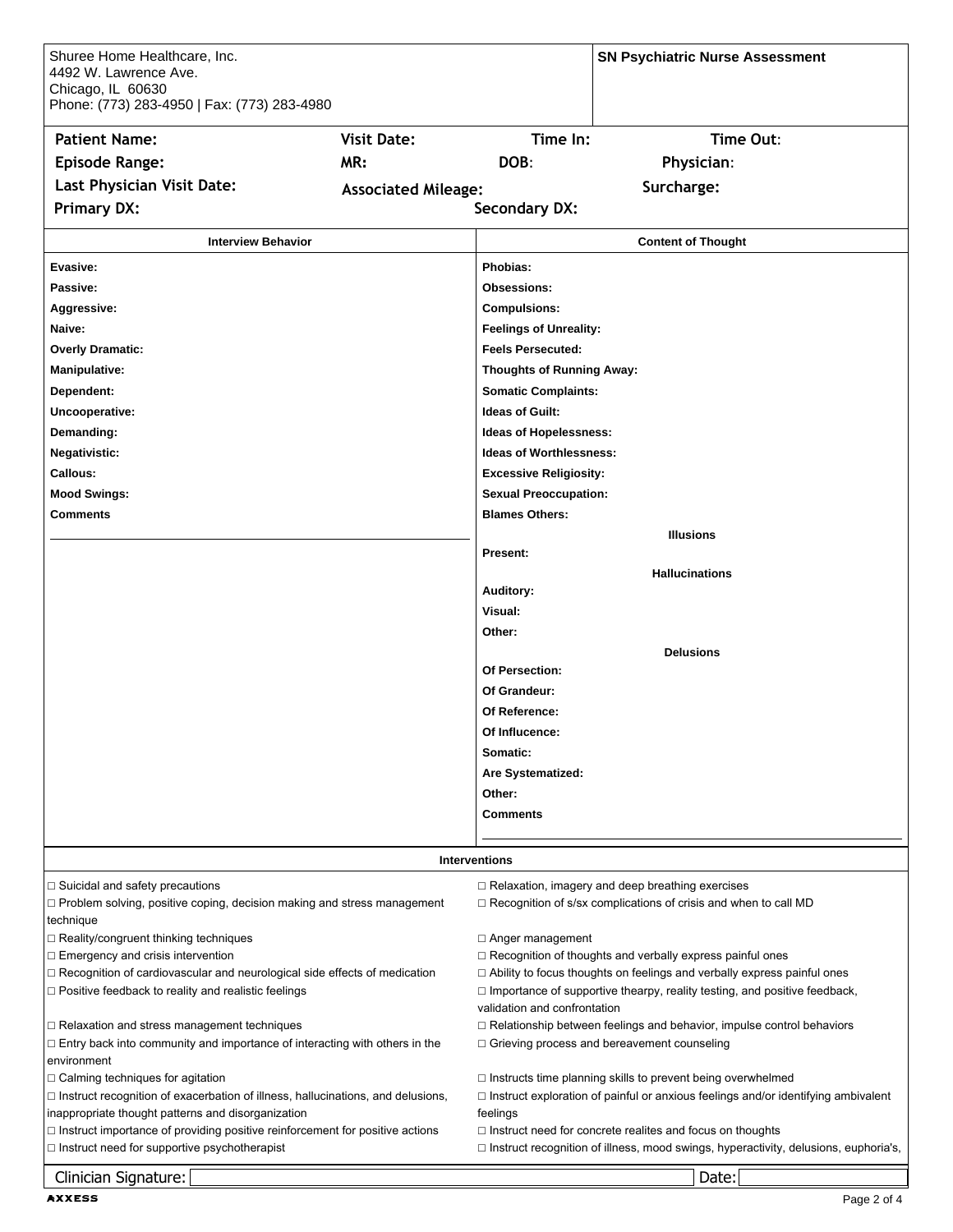| Shuree Home Healthcare, Inc.                                                                                                 |                            |                                                              | <b>SN Psychiatric Nurse Assessment</b>                                                                                |  |
|------------------------------------------------------------------------------------------------------------------------------|----------------------------|--------------------------------------------------------------|-----------------------------------------------------------------------------------------------------------------------|--|
| 4492 W. Lawrence Ave.                                                                                                        |                            |                                                              |                                                                                                                       |  |
| Chicago, IL 60630<br>Phone: (773) 283-4950   Fax: (773) 283-4980                                                             |                            |                                                              |                                                                                                                       |  |
|                                                                                                                              |                            |                                                              |                                                                                                                       |  |
| <b>Patient Name:</b>                                                                                                         | <b>Visit Date:</b>         | Time In:                                                     | Time Out:                                                                                                             |  |
| <b>Episode Range:</b>                                                                                                        | MR:                        | DOB:                                                         | Physician:                                                                                                            |  |
| Last Physician Visit Date:                                                                                                   | <b>Associated Mileage:</b> |                                                              | Surcharge:                                                                                                            |  |
| <b>Primary DX:</b>                                                                                                           |                            | <b>Secondary DX:</b>                                         |                                                                                                                       |  |
|                                                                                                                              |                            | <b>Interventions</b>                                         |                                                                                                                       |  |
|                                                                                                                              |                            | grandiosity, depression and/or despondence                   |                                                                                                                       |  |
| $\Box$ Instruct in s/sx of lithium toxicity                                                                                  |                            |                                                              | $\Box$ Instruct positive coping skills to deal with disease and symptoms                                              |  |
| $\Box$ Instruct recognition of illness, mood swings, hyperactivity, delusions, euphoria's,                                   |                            |                                                              |                                                                                                                       |  |
| grandiosity, depression and/or despondence                                                                                   |                            |                                                              |                                                                                                                       |  |
| <b>Comments</b>                                                                                                              |                            |                                                              |                                                                                                                       |  |
|                                                                                                                              |                            |                                                              |                                                                                                                       |  |
|                                                                                                                              |                            | Goals                                                        |                                                                                                                       |  |
| $\Box$ N/A                                                                                                                   |                            |                                                              |                                                                                                                       |  |
| $\Box$ Make daily social contacts as evidenced by _________ wks.                                                             |                            |                                                              | $\Box$ Exhibit stable weight, nutrition, hydration status w/weight gain of _________ lbs                              |  |
|                                                                                                                              |                            | by _____________ wks.                                        |                                                                                                                       |  |
| □ Improve interpersonal relationships by __________ wks.<br>Decrease neurotic behavior by ________ wks.                      |                            |                                                              | $\Box$ Demonstrate coping strategies by ____________ wks.<br>□ Verbalize a decrease in depression by ___________ wks. |  |
| $\Box$ Verbalize absense of suicidal ideation, intent and plan by ___________ wks.                                           |                            |                                                              | □ Will not harm self as evidenced by: _________ wks.                                                                  |  |
| □ Verbalize absense of violent ideation by _________ wks.                                                                    |                            |                                                              | $\Box$ Verbalize s/sx suicidality, crisis intervention, when to call physician/911 by                                 |  |
|                                                                                                                              |                            | <u>wks.</u>                                                  |                                                                                                                       |  |
| □ Exhibit elevated mood as evidenced by: _________ wks.                                                                      |                            |                                                              | □ Demonstrate 2 coping skills as evidenced by: _________ wks.                                                         |  |
| □ Make daily social contacts as evidenced by: _________ wks.                                                                 |                            |                                                              | □ Exhibit goal directed thoughts as evidence by: __________ wks.                                                      |  |
| □ Maintain stable weight, nutrition, hydration status w/weight gain of ________                                              |                            |                                                              | $\Box$ Achieve sx control of CV & CP status w/meds & relaxation skills AEB by                                         |  |
| $\mathsf{libs}\mathsf{ by } \_\_\_\_\_\_\$ wks.<br><u>wks.</u><br>□ Achieve GI/GU managements as evidence by: _________ wks. |                            |                                                              | □ Verbalize bowel management as evidence by: __________ wks.                                                          |  |
| □ Verbalize and achieve symptom control of sleep disturbance of _________                                                    |                            |                                                              | □ Exhibit control of anxiety w/med & relaxation skills AEB by _________ wks.                                          |  |
| h/noc by __________ wks.                                                                                                     |                            |                                                              |                                                                                                                       |  |
| □ Exhibit control of thought disorder as evidenced by __________ wks.                                                        |                            |                                                              | $\Box$ Achieve mobility/safety management as evidenced by __________ wks.                                             |  |
| □ Achieve maximum level of self-care as evidenced by _________ wks.                                                          |                            |                                                              | $\Box$ Verbalized medications, use schedule & side effecs and patient will take as                                    |  |
|                                                                                                                              |                            | ordered by _____________ wks.                                |                                                                                                                       |  |
| □ Verbalize adequate knowledge of disease process & know when to notify                                                      |                            |                                                              | □ 97 Verbalize goal-directed thoughts, really based orientation & congruent<br>thinking by ___________ wks.           |  |
| physician by __________ wks.<br>□ Exhibit decreased hyperactivity & safe behaviors as evidence by _________                  |                            |                                                              | $\Box$ Refrain from boastful/delusional behaviors & from interrupting conversations by                                |  |
| wks.                                                                                                                         |                            | wks.                                                         |                                                                                                                       |  |
| $\Box$ Demonstrate positive coping mechanisms & verbalize 2 realistic goals by                                               |                            | □ Experience no untoward ECT complications by _________ wks. |                                                                                                                       |  |
| wks.                                                                                                                         |                            |                                                              |                                                                                                                       |  |
| □ Verbalize 2 management techniques of disease by __________ wks.<br>$\Box$ Other: _________                                 |                            |                                                              | □ Verbalize 2 s/sx of illness by __________ wks.                                                                      |  |
|                                                                                                                              |                            |                                                              |                                                                                                                       |  |
| Comments                                                                                                                     |                            |                                                              |                                                                                                                       |  |
|                                                                                                                              |                            | <b>Rehab Potential</b>                                       |                                                                                                                       |  |
| $\square$ Fair                                                                                                               | $\Box$ Good                |                                                              | $\Box$ Excellent                                                                                                      |  |
|                                                                                                                              |                            |                                                              |                                                                                                                       |  |
|                                                                                                                              |                            | <b>Comments/Narrative</b>                                    |                                                                                                                       |  |
|                                                                                                                              |                            |                                                              |                                                                                                                       |  |
|                                                                                                                              |                            |                                                              |                                                                                                                       |  |
|                                                                                                                              |                            |                                                              |                                                                                                                       |  |
|                                                                                                                              |                            | <b>Homebound Status</b>                                      |                                                                                                                       |  |
| $\Box$ N/A                                                                                                                   |                            |                                                              |                                                                                                                       |  |
| $\Box$ Exhibits considerable & taxing effort to leave home<br>□ Requires assistance to get up/move safely                    |                            |                                                              |                                                                                                                       |  |
| □ Severe Dyspnea                                                                                                             |                            |                                                              |                                                                                                                       |  |
|                                                                                                                              |                            |                                                              |                                                                                                                       |  |
| Clinician Signature:                                                                                                         |                            |                                                              | Date:                                                                                                                 |  |